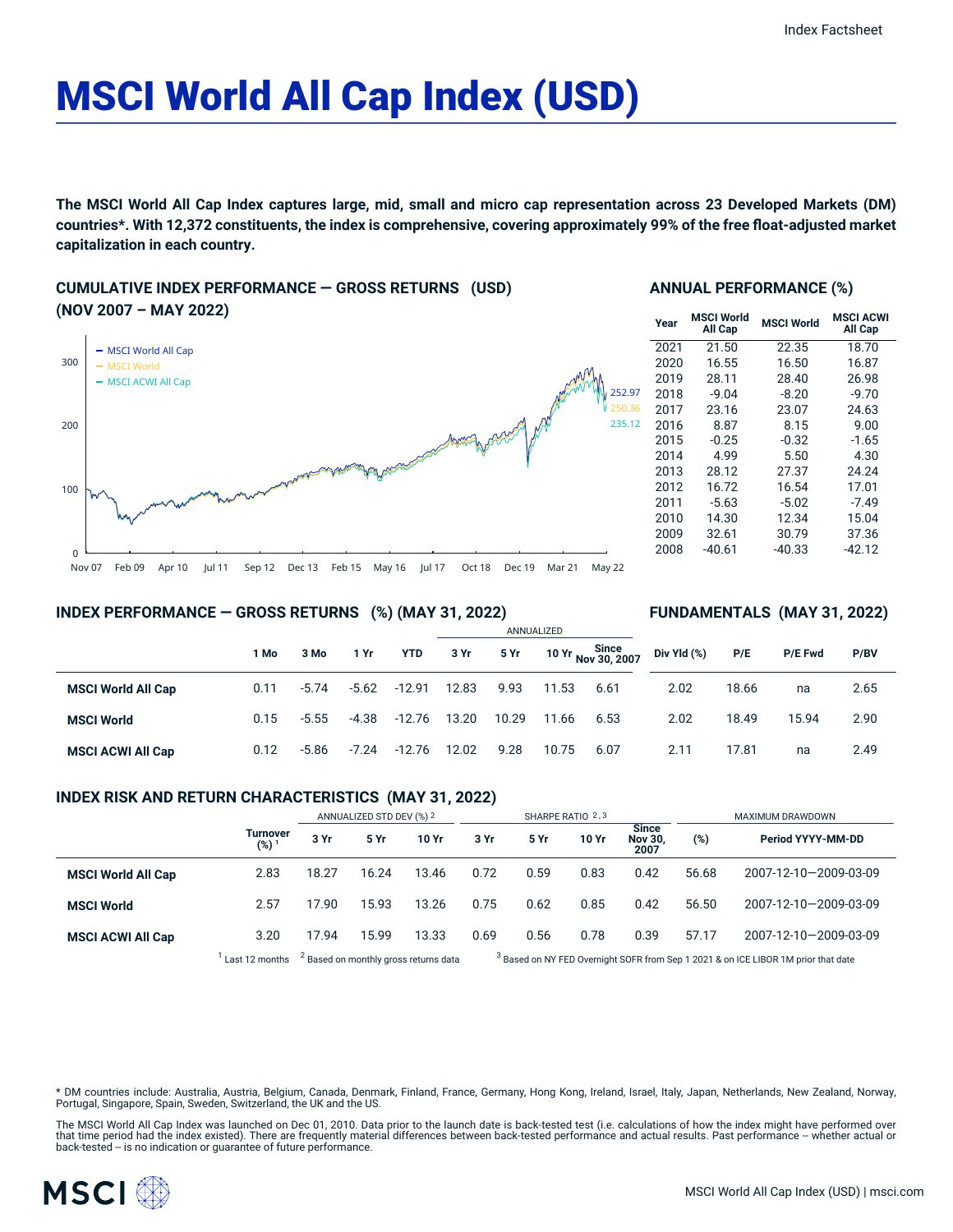#### **INDEX CHARACTERISTICS**

|                     | <b>MSCI World All Cap</b>     |  |  |  |
|---------------------|-------------------------------|--|--|--|
| Number of           | 12.372                        |  |  |  |
| <b>Constituents</b> |                               |  |  |  |
|                     | <b>Mkt Cap (USD Millions)</b> |  |  |  |
| Index               | 61,692,006.98                 |  |  |  |
| Largest             | 2,441,928.13                  |  |  |  |
| <b>Smallest</b>     | 0.01                          |  |  |  |
| Average             | 4.986.42                      |  |  |  |
| <b>Median</b>       | 232.87                        |  |  |  |
|                     |                               |  |  |  |

## **TOP 10 CONSTITUENTS**

|                         | <b>Float Adj Mkt</b><br>Cap<br><b>USD Billions)</b> | Index<br>$Wt.$ $(\%)$ | <b>Sector</b>      |
|-------------------------|-----------------------------------------------------|-----------------------|--------------------|
| <b>APPIF</b>            | 2.441.93                                            | 3.96                  | Info Tech          |
| MICROSOFT CORP          | 1.939.13                                            | 3.14                  | Info Tech          |
| AMAZON.COM              | 1.097.35                                            | 1.78                  | Cons Discr         |
| <b>ALPHABET A</b>       | 684.41                                              | 1.11                  | Comm Srvcs         |
| ALPHABET C              | 652.22                                              | 1.06                  | Comm Srvcs         |
| TESLA                   | 647.27                                              | 1.05                  | Cons Discr         |
| JOHNSON & JOHNSON       | 472.63                                              | 0.77                  | <b>Health Care</b> |
| UNITEDHEALTH GROUP      | 467.89                                              | 0.76                  | <b>Health Care</b> |
| <b>NVIDIA</b>           | 466.80                                              | 0.76                  | Info Tech          |
| <b>META PLATFORMS A</b> | 458.21                                              | 0.74                  | <b>Comm Srvcs</b>  |
| Total                   | 9.327.85                                            | 15.12                 |                    |
|                         |                                                     |                       |                    |

## **FACTORS - KEY EXPOSURES THAT DRIVE RISK AND RETURN MSCI FACTOR BOX**



## **SECTOR WEIGHTS**



## **MSCI FaCS**



Neutral factor exposure (FaCS = 0) represents MSCI ACWI IMI.

# ● United States 66.85% ● Japan 6.81% ● United Kingdom 4.69% ● Canada 3.77% **C** France 2.98% Other 14.9% 6.81% 66.85% 4.69% 3.77% 2.98% 14.9%

## **COUNTRY WEIGHTS**